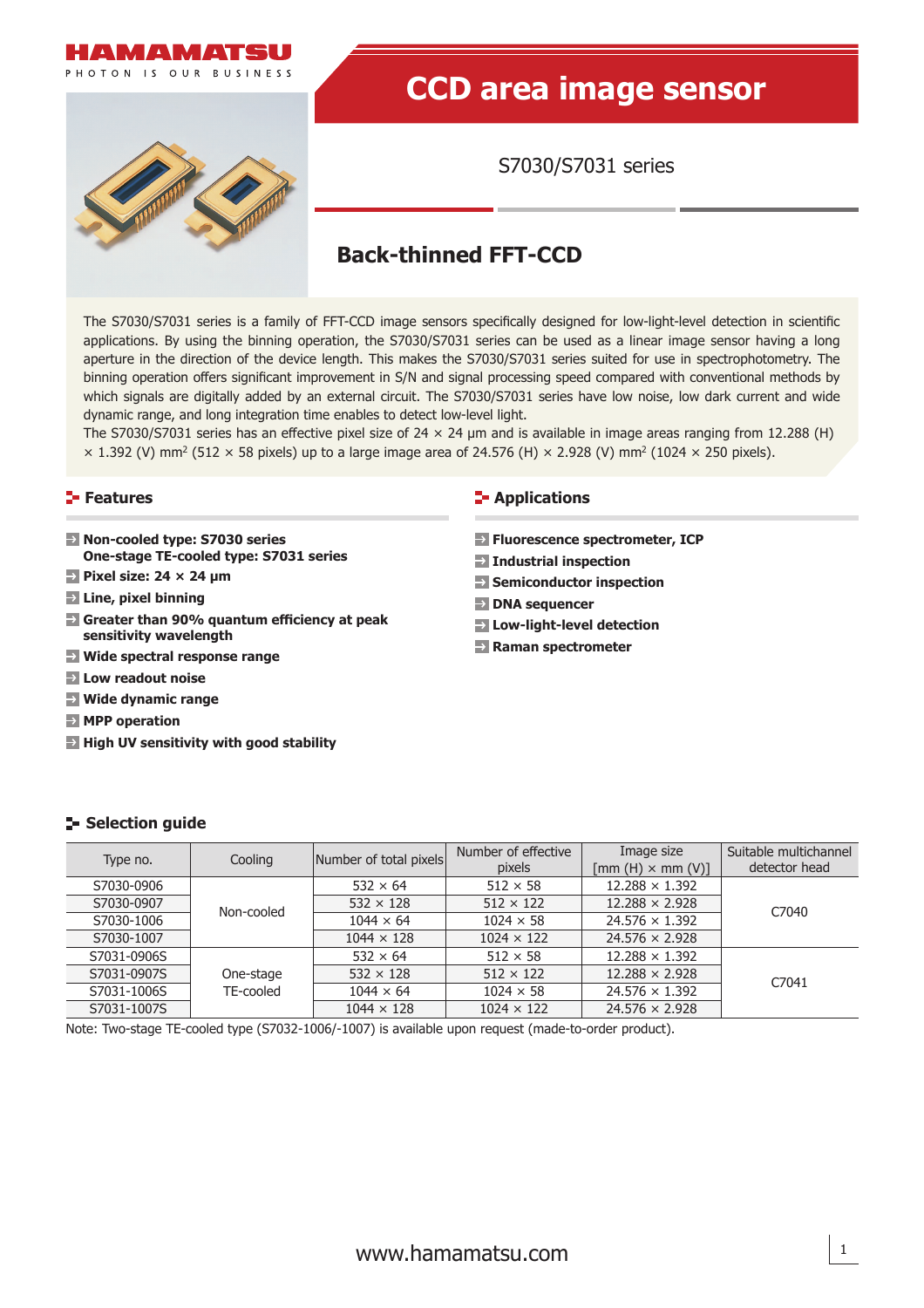# **Structure**

| Parameter                 | S7030 series                                       | S7031 series         |  |  |
|---------------------------|----------------------------------------------------|----------------------|--|--|
| Pixel size $(H \times V)$ | $24 \times 24$ µm                                  |                      |  |  |
| Vertical clock phase      | 2 phases                                           |                      |  |  |
| Horizontal clock phase    | 2 phases                                           |                      |  |  |
| Output circuit            | One-stage MOSFET source follower                   |                      |  |  |
| Package                   | 24-pin ceramic DIP (refer to dimensional outlines) |                      |  |  |
| Window $*1$               | Quartz glass <sup>*2</sup>                         | AR-coated sapphire*3 |  |  |

\*1: Temporary window type (ex. S7030-0906N) is available upon request.

(Temporary window is fixed by tape to protect the CCD chip and wire bonding.)

\*2: Resing sealing

\*3: Hermetic sealing

# **Absolute maximum ratings (Ta=25 °C)**

| Parameter                               | Symbol       | Min.   | Typ. | Max.  | Unit          |
|-----------------------------------------|--------------|--------|------|-------|---------------|
| Operating temperature*4                 | Topr         | -50    |      | $+50$ | °C            |
| Storage temperature                     | Tsta         | -50    |      | $+70$ | $^{\circ}$ C  |
| Output transistor drain voltage         | <b>VOD</b>   | $-0.5$ |      | $+25$ | V             |
| Reset drain voltage                     | <b>VRD</b>   | $-0.5$ |      | $+18$ | $\vee$        |
| Vertical input source voltage           | <b>VISV</b>  | $-0.5$ |      | $+18$ | V             |
| Horizontal input source voltage         | <b>VISH</b>  | $-0.5$ |      | $+18$ | V             |
| Vertical input gate voltage             | VIG1V, VIG2V | $-10$  |      | $+15$ | $\vee$        |
| Horizontal input gate voltage           | VIG1H, VIG2H | $-10$  |      | $+15$ | V             |
| Summing gate voltage                    | <b>Vsg</b>   | $-10$  |      | $+15$ | $\vee$        |
| Output gate voltage                     | <b>VOG</b>   | $-10$  |      | $+15$ | $\vee$        |
| Reset gate voltage                      | <b>VRG</b>   | -10    |      | $+15$ | $\vee$        |
| Transfer gate voltage                   | <b>VTG</b>   | $-10$  |      | $+15$ | V             |
| Vertical shift register clock voltage   | VP1V, VP2V   | -10    |      | $+15$ | $\mathcal{U}$ |
| Horizontal shift register clock voltage | VP1H, VP2H   | $-10$  |      | $+15$ | V             |

Note: Exceeding the absolute maximum ratings even momentarily may cause a drop in product quality. Always be sure to use the product within the absolute maximum ratings.

\*4: Package temperature (S7030 series), chip temperature (S7031 series)

# **Operating conditions (MPP mode, Ta=25 °C)**

| Parameter                             |                                         |             | Symbol       | Min.                     | Typ.       | Max. | Unit          |  |
|---------------------------------------|-----------------------------------------|-------------|--------------|--------------------------|------------|------|---------------|--|
|                                       | Output transistor drain voltage         |             | VOD          | 18                       | 20         | 22   | V             |  |
| Reset drain voltage                   |                                         |             | <b>VRD</b>   | 11.5                     | 12         | 12.5 | $\vee$        |  |
| Output gate voltage                   |                                         |             | <b>Vog</b>   |                          | 3          | 5    | V             |  |
| Substrate voltage                     |                                         |             | <b>VSS</b>   |                          | $\Omega$   |      | V             |  |
|                                       | vertical input source                   |             | <b>VISV</b>  | $\overline{\phantom{0}}$ | <b>VRD</b> |      | V             |  |
|                                       | horizontal input source                 |             | <b>VISH</b>  |                          | <b>VRD</b> |      | V             |  |
| Test point                            | vertical input gate                     |             | VIG1V, VIG2V | -9                       | -8         |      | V             |  |
|                                       | horizontal input gate                   |             | VIG1H, VIG2H | -9                       | -8         |      | V             |  |
| Vertical shift register clock voltage |                                         | <b>High</b> | VP1VH, VP2VH | 4                        | 6          | 8    | $\mathcal{U}$ |  |
|                                       |                                         | Low         | VP1VL, VP2VL | -9                       | $-8$       | $-7$ |               |  |
|                                       | Horizontal shift register clock voltage | High        | VP1HH, VP2HH | 4                        | 6          | 8    | $\mathcal{U}$ |  |
|                                       |                                         | Low         | VP1HL, VP2HL | -9                       | -8         | $-7$ |               |  |
|                                       | Summing gate voltage                    | High        | <b>VSGH</b>  | $\overline{4}$           | 6          | 8    | $\vee$        |  |
|                                       |                                         | Low         | <b>VSGL</b>  | $-9$                     | $-8$       | $-7$ |               |  |
|                                       |                                         | High        | <b>VRGH</b>  | 4                        | 6          | 8    | $\vee$        |  |
| Reset gate voltage                    |                                         | Low         | <b>VRGL</b>  | -9                       | -8         | $-7$ |               |  |
| Transfer gate voltage                 |                                         | High        | <b>VTGH</b>  | 4                        | 6          | 8    | $\mathcal{U}$ |  |
|                                       |                                         | Low         | <b>VTGL</b>  | -9                       | $-8$       | $-7$ |               |  |
|                                       | External load resistance                |             | <b>RL</b>    | 20                       | 22         | 24   | $k\Omega$     |  |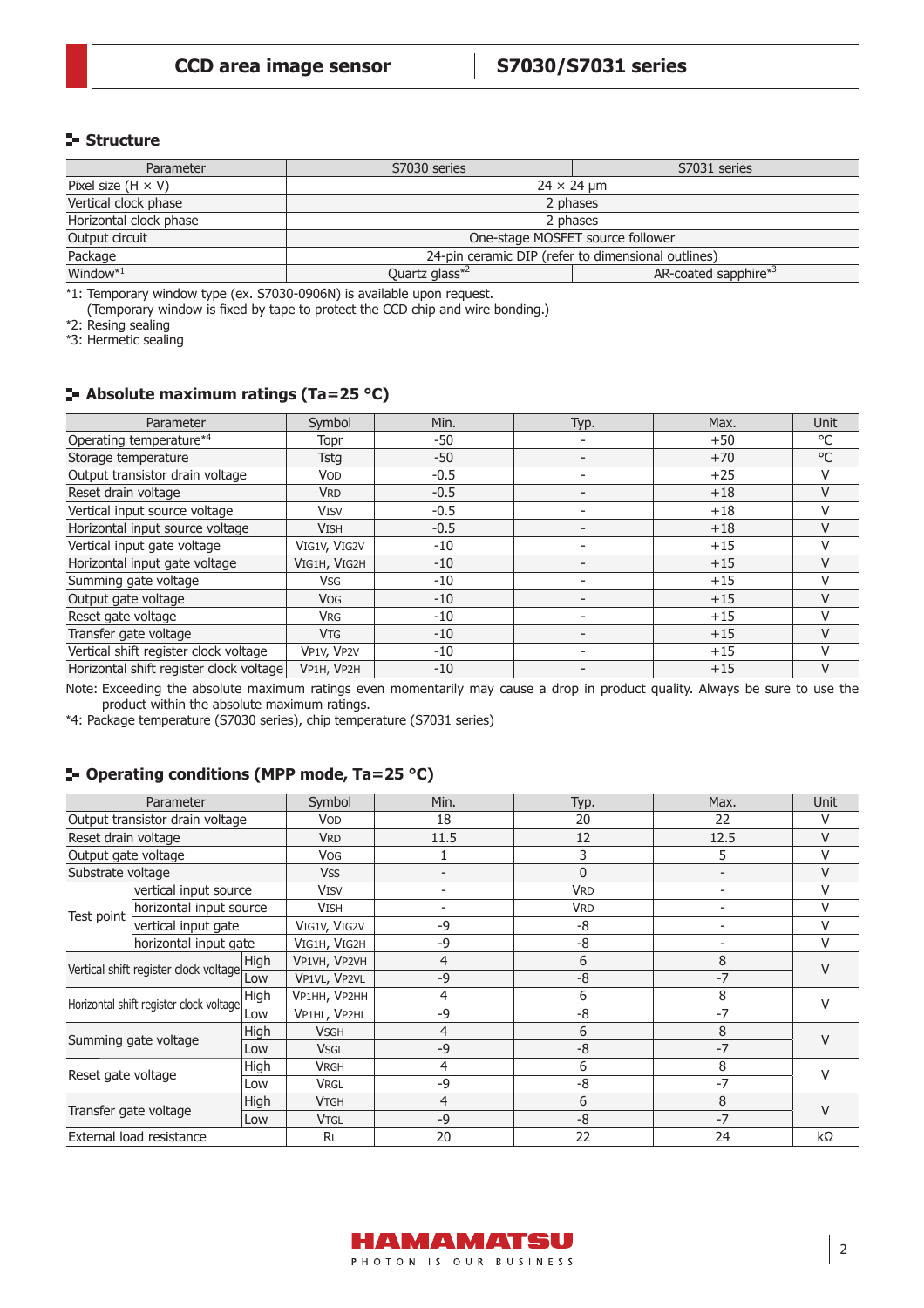# **E** Electrical characteristics (Ta=25 °C)

| Parameter                              |                    | Symbol     | Min.    | Typ.    | Max. | Unit          |
|----------------------------------------|--------------------|------------|---------|---------|------|---------------|
| Signal output frequency                |                    | fc         |         | 0.25    |      | <b>MHz</b>    |
|                                        | S703*-0906         |            |         | 750     |      |               |
| Vertical shift register<br>capacitance | S703*-0907/-1006   | CP1V, CP2V |         | 1500    |      | pF            |
|                                        | S703*-1007         |            |         | 3000    |      |               |
| Horizontal shift register              | S703*-0906/-0907   |            |         | 110     |      | pF            |
| capacitance                            | S703*-1006/-1007   | CP1H, CP2H |         | 180     |      |               |
| Summing gate capacitance               |                    | <b>Csg</b> |         | 30      |      | pF            |
| Reset gate capacitance                 |                    | <b>CRG</b> |         | 30      |      | pF            |
|                                        | S703*-0906/-0907   | <b>CTG</b> |         | 55      |      |               |
| Transfer gate capacitance              | S703 *- 1006/-1007 |            |         | 75      |      | pF            |
| Charge transfer efficiency*5           |                    | <b>CTE</b> | 0.99995 | 0.99999 |      |               |
| DC output level* <sup>6</sup>          |                    | Vout       | 14      | 16      | 18   | $\mathcal{U}$ |
| Output impedance*6                     |                    | Ζo         |         | 3       | 4    | kΩ            |
| Power consumption*6 *7                 |                    | P          |         | 13      | 14   | mW            |

\*5: Charge transfer efficiency per pixel, measured at half of the full well capacity

\*6: The values depend on the load resistance. (Typical, VOD=20 V, Load resistance=22 kΩ)

\*7: Power consumption of the on-chip amplifier plus load resistance

### **E** Electrical and optical characteristics (Ta=25 °C, unless otherwise noted)

| Parameter                      |  | Symbol            | Min.                        | Typ.        | Max.   | Unit           |                          |                          |
|--------------------------------|--|-------------------|-----------------------------|-------------|--------|----------------|--------------------------|--------------------------|
| Saturation output voltage      |  |                   |                             | Vsat        |        | $Fw \times CE$ | ۰                        |                          |
|                                |  | Vertical          |                             | <b>Fw</b>   | 240    | 320            |                          | ke <sup>-</sup>          |
| Full well capacity             |  | Horizontal*8      |                             |             | 800    | 1000           | $\overline{\phantom{a}}$ |                          |
| Conversion efficiency          |  |                   |                             | <b>CE</b>   | 1.8    | 2.2            | $\overline{\phantom{0}}$ | $\mu V/e^-$              |
| Dark current*9                 |  | 25 °C             |                             | <b>DS</b>   |        | 100            | 1000                     | e <sup>-</sup> /pixel/s  |
| (MPP mode)                     |  | 0 °C              |                             |             |        | 10             | 100                      |                          |
| Readout noise*10               |  | Nread             | ۰                           | 8           | 16     | e rms          |                          |                          |
| Dynamic range*11               |  | Line binning      |                             |             | 100000 | 125000         |                          |                          |
|                                |  |                   | Area scanning               | Drange      | 30000  | 40000          | $\overline{\phantom{a}}$ | $\overline{\phantom{0}}$ |
| Photoresponse nonuniformity*12 |  |                   |                             | <b>PRNU</b> |        | ±3             | ±10                      | $\%$                     |
| Spectral response range        |  |                   |                             | Λ           |        | 200 to 1100    | $\overline{\phantom{0}}$ | nm                       |
|                                |  |                   | Point defect*13 White spots |             |        |                | $\Omega$                 |                          |
| Blemish                        |  |                   | <b>Black spots</b>          |             |        |                | 10                       |                          |
|                                |  | Cluster defect*14 |                             |             |        |                | 3                        |                          |
|                                |  | Column defect*15  |                             |             |        |                | 0                        |                          |

\*8: The linearity is ±1.5%.

\*9: Dark current nearly doubles for every 5 to 7 °C increase in temperature.

\*10: Measured with a HAMAMATSU C4880 digital CCD camera with a CDS circuit (sensor temperature: -40 °C, operating frequency: 150 kHz) \*11: Dynamic range = Full well capacity / Readout noise

\*12: Measured at one-half of the saturation output (full well capacity) using LED light (peak emission wavelength: 560 nm)

Photo Response Non-Uniformity (PRNU) =  $\frac{\text{Fixed pattern noise (peak to peak)}}{\text{Signal}} \times 100 \, [ \% ]$ 

\*13: White spots

Pixels whose dark current is higher than 1 ke<sup>-</sup> after one-second integration at 0 °C.

Black spots Pixels whose sensitivity is lower than one-half of the average pixel output. (measured with uniform light producing one-half of the saturation charge)

\*14: 2 to 9 contiguous defective pixels

\*15: 10 or more contiguous defective pixels

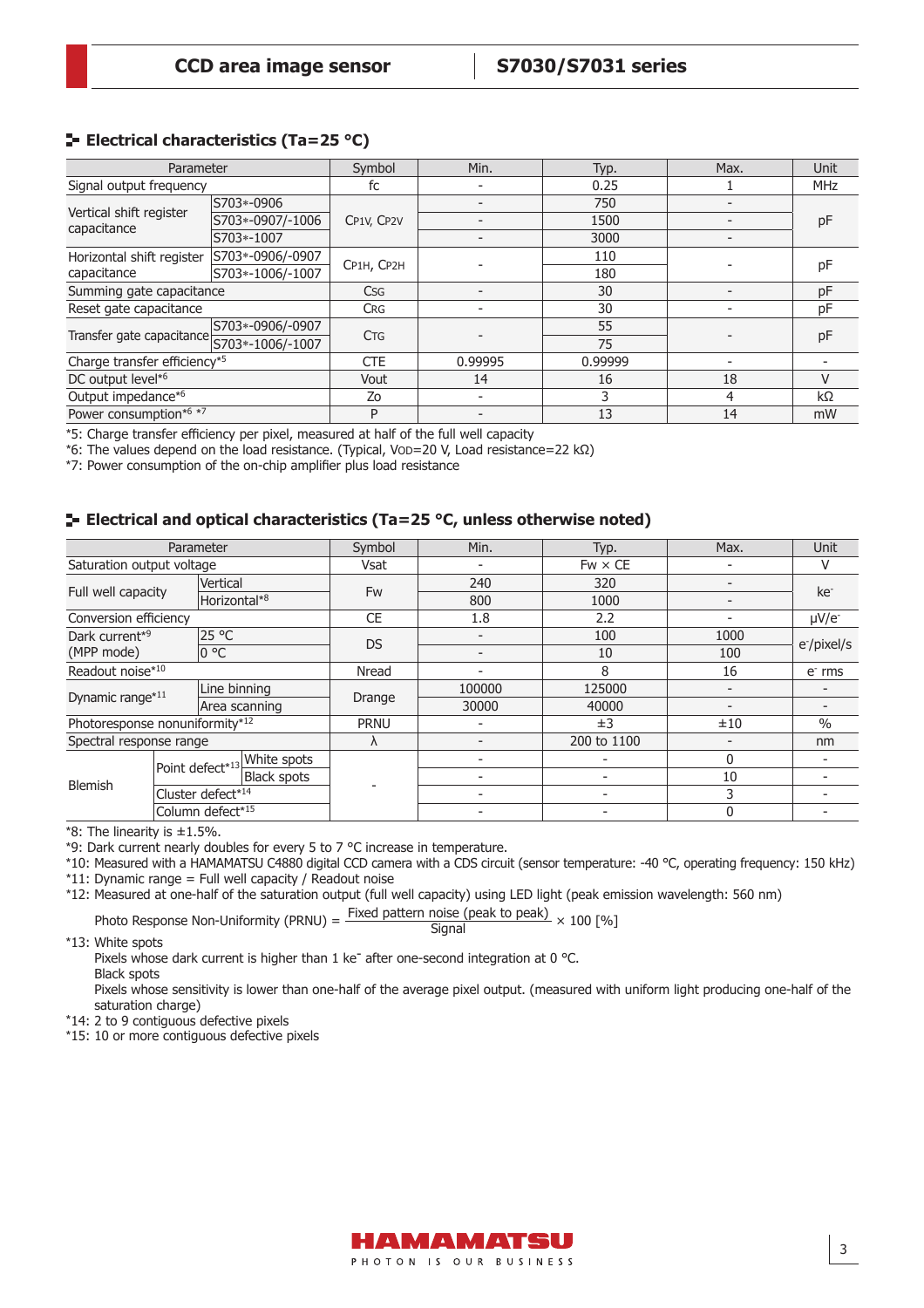

# **Spectral response (without window)**\***<sup>16</sup>**

\*16: Spectral response with quartz glass or AR-coated sapphire is decreased according to the spectral transmittance characteristic of window material.



# **P** Dark current vs. temperature



4

AMAMATISU PHOTON IS OUR BUSINESS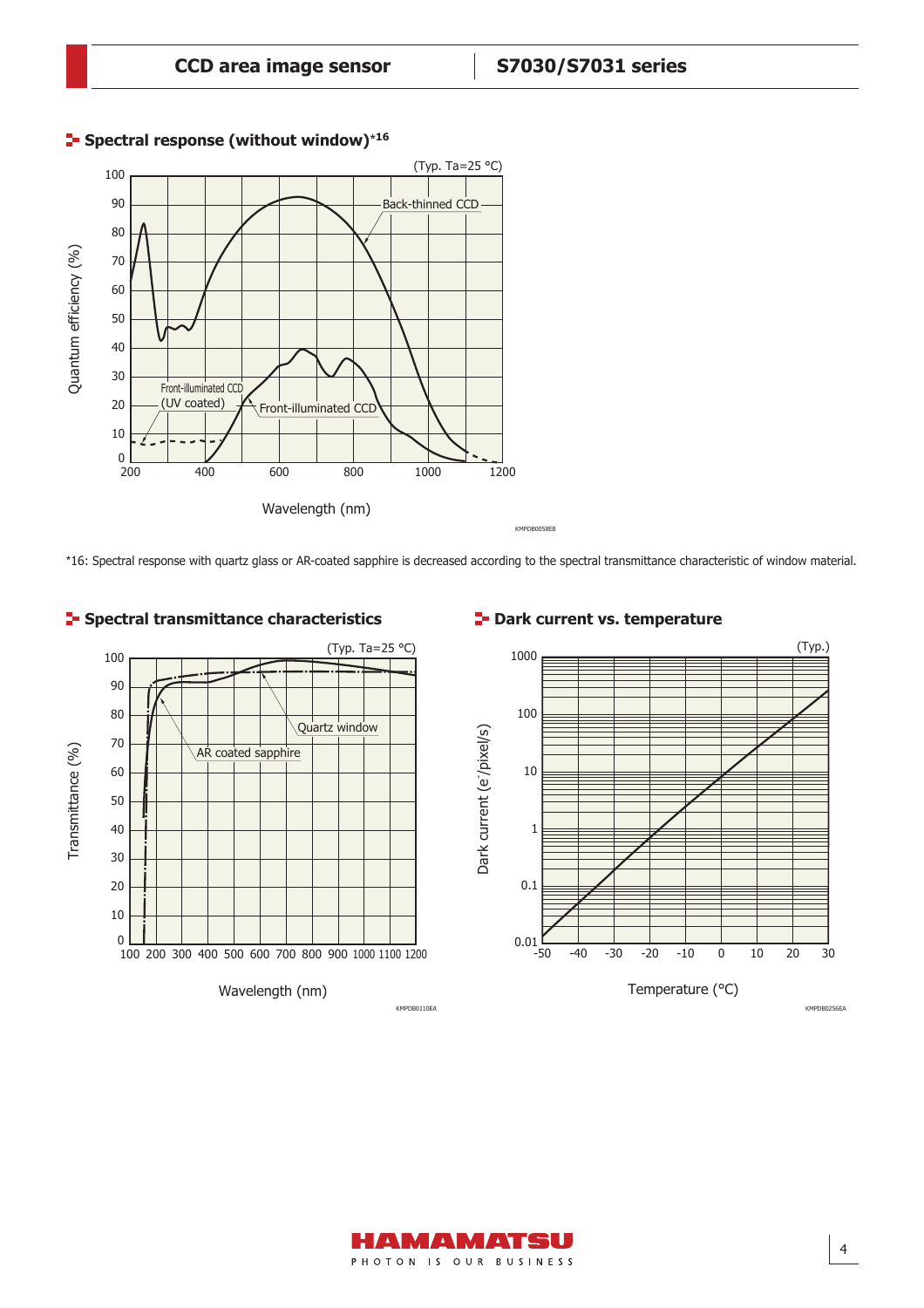KMPDC0016ED



# **P**- Device structure (conceptual drawing of top view)

Note: When viewed from the direction of the incident light, the horizontal shift register is covered with a thick silicon layer (dead layer). However, long-wavelength light passes through the silicon dead layer and may possibly be detected by the horizontal shift register. To prevent this, provide light shield on that area as needed.

> HAMAMATSU PHOTON IS OUR BUSINESS

5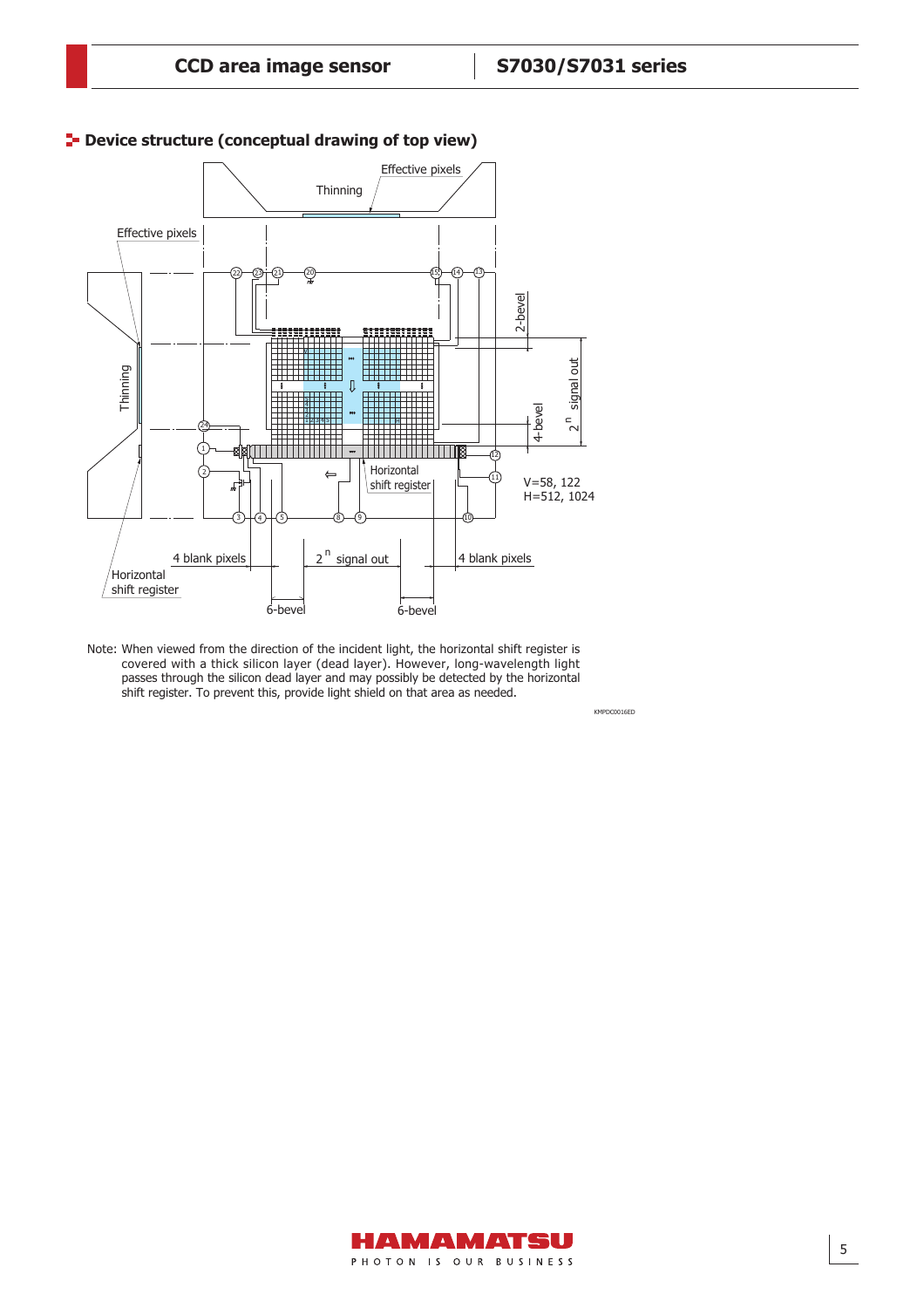# **Timing chart**



| P1H, P2H*17 | Rise and fall time | Tprh, Tpfh | 10  | $\overline{\phantom{a}}$ | ns   |
|-------------|--------------------|------------|-----|--------------------------|------|
|             | Duty ratio         |            |     | 50                       | $\%$ |
|             | Pulse width        | Tpws       | 500 | 2000                     | ns   |
| SG          | Rise and fall time | Tprs, Tpfs | 10  | $\overline{\phantom{0}}$ | ns   |
|             | Duty ratio         |            |     | 50                       | $\%$ |
| RG          | Pulse width        | Tpwr       | 100 | $\overline{\phantom{0}}$ | ns   |
|             | Rise and fall time | Tprr, Tpfr |     | $\overline{\phantom{0}}$ | ns   |
| $TG - P1H$  | Overlap time       | Tovr       |     | $\overline{\phantom{a}}$ | μs   |

\*17: Symmetrical clock pulses should be overlapped at 50% of maximum pulse amplitude.

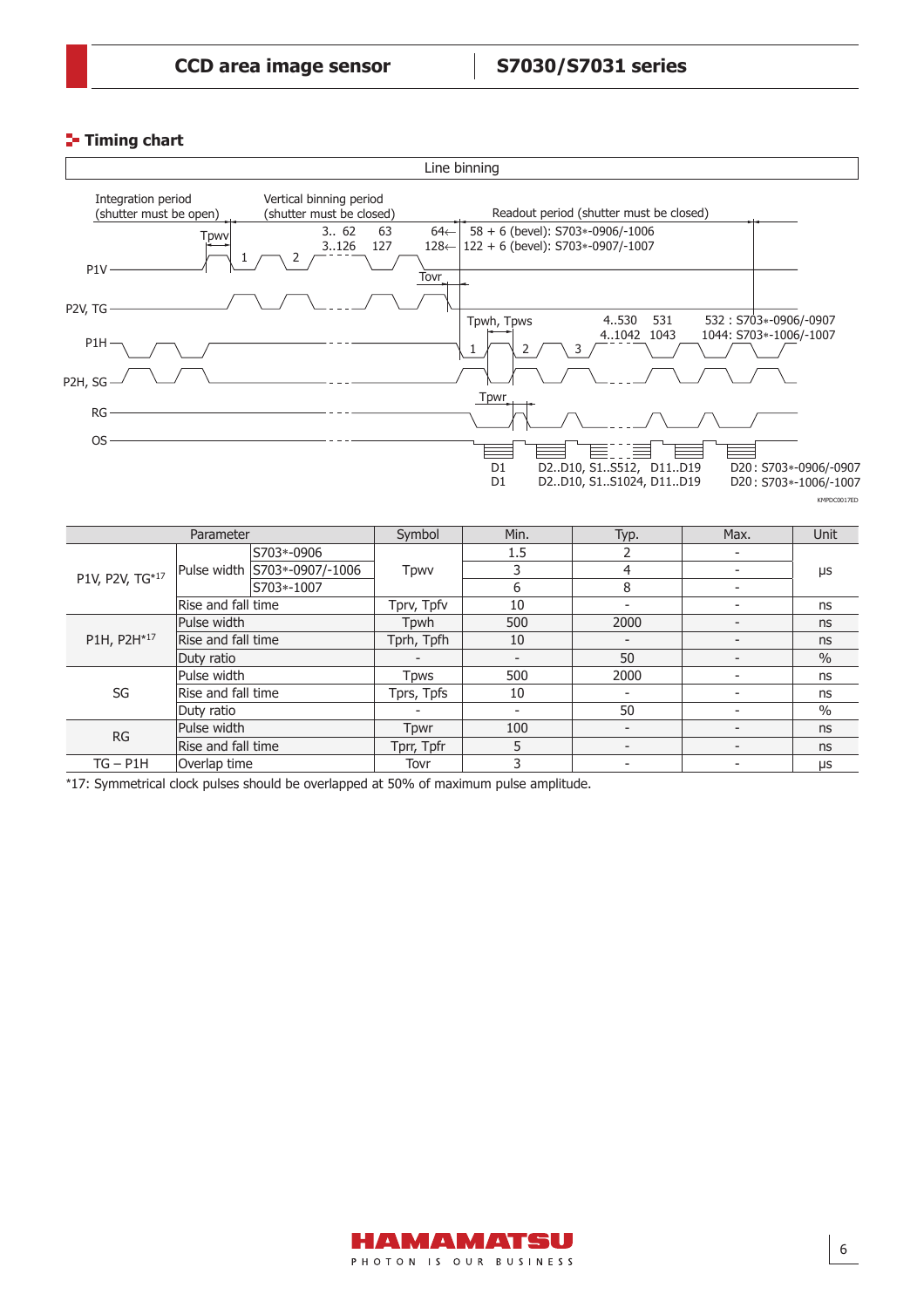

RG Pulse width Tpwr <sup>100</sup> - - ns

Rise and fall time Tprr, Tpfr 5 - Figure 3 - Trustee and fall time

TG – P1H Overlap time Tovr 3 - - μs \*18: Symmetrical clock pulses should be overlapped at 50% of maximum pulse amplitude.

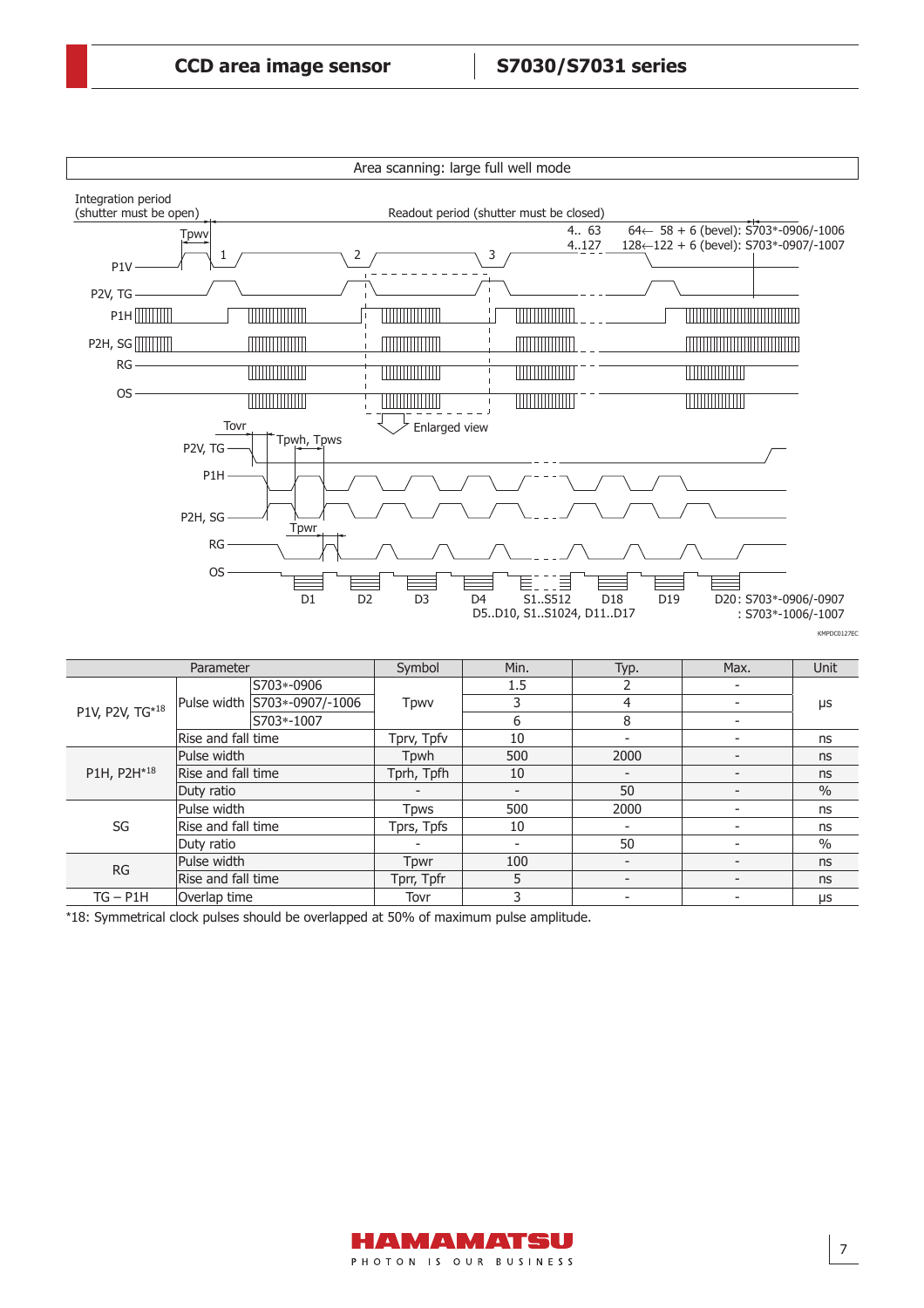# **P**- Dimensional outline (unit: mm)





D



\* Size of window that guarantees the transmittance in the "Spectral transmittance characteristics" graph

KMPDA0048EH

HAMAMATSU PHOTON IS OUR BUSINESS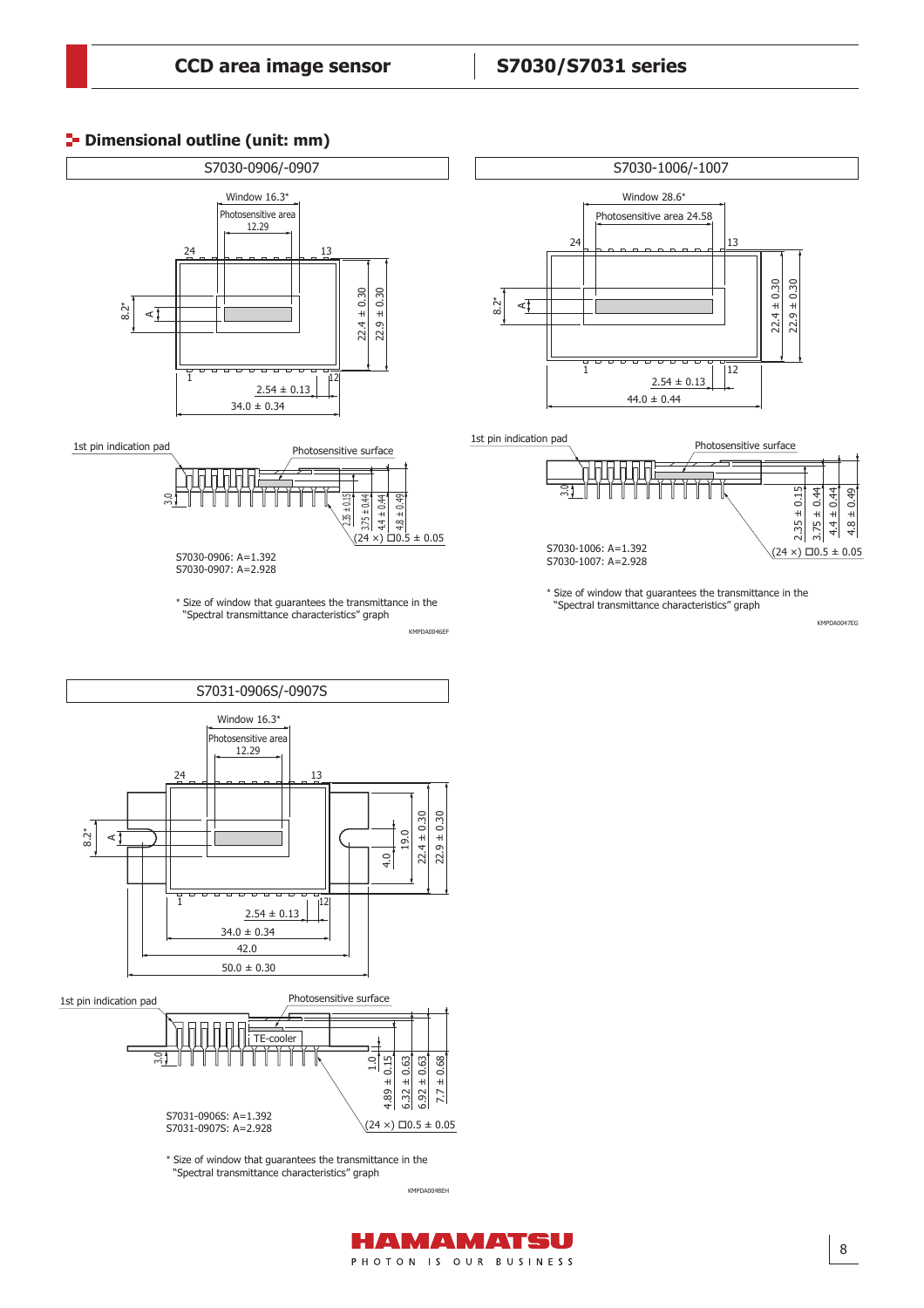

\* Size of window that guarantees the transmittance in the "Spectral transmittance characteristics" graph

KMPDA0049EI

# **Pin connections**

| Pin            |                          | S7030 series                         |                          | S7031 series                         | Remark               |
|----------------|--------------------------|--------------------------------------|--------------------------|--------------------------------------|----------------------|
| no.            | Symbol                   | <b>Function</b>                      | Symbol                   | <b>Function</b>                      | (standard operation) |
| 1              | <b>RD</b>                | Reset drain                          | <b>RD</b>                | Reset drain                          | $+12V$               |
| 2              | <b>OS</b>                | Output transistor source             | <b>OS</b>                | Output transistor source             | $RL = 22 k\Omega$    |
| 3              | <b>OD</b>                | Output transistor drain              | <b>OD</b>                | Output transistor drain              | $+20V$               |
| $\overline{4}$ | <b>OG</b>                | Output gate                          | OG                       | Output gate                          | $+3V$                |
| 5              | SG                       | Summing gate                         | SG                       | Summing gate                         | Same pulse as P2H    |
| 6              | $\overline{\phantom{a}}$ |                                      |                          |                                      |                      |
| 7              | $\overline{\phantom{a}}$ |                                      | $\overline{\phantom{a}}$ |                                      |                      |
| 8              | P <sub>2</sub> H         | CCD horizontal register clock-2      | P <sub>2</sub> H         | CCD horizontal register clock-2      |                      |
| 9              | P <sub>1</sub> H         | CCD horizontal register clock-1      | P1H                      | CCD horizontal register clock-1      |                      |
| 10             | IG2H                     | Test point (horizontal input gate-2) | IG2H                     | Test point (horizontal input gate-2) | $-8V$                |
| 11             | IG1H                     | Test point (horizontal input gate-1) | IG1H                     | Test point (horizontal input gate-1) | $-8V$                |
| 12             | <b>ISH</b>               | Test point (horizontal input source) | <b>ISH</b>               | Test point (horizontal input source) | Connect to RD        |
| 13             | $TG*19$                  | Transfer gate                        | $TG*19$                  | Transfer gate                        | Same pulse as P2V    |
| 14             | P <sub>2V</sub>          | CCD vertical register clock-2        | P <sub>2</sub> V         | CCD vertical register clock-2        |                      |
| 15             | P <sub>1</sub> V         | CCD vertical register clock-1        | P <sub>1</sub> V         | CCD vertical register clock-1        |                      |
| 16             | $\overline{\phantom{a}}$ |                                      | Th1                      | Thermistor                           |                      |
| 17             | $\overline{\phantom{a}}$ |                                      | Th <sub>2</sub>          | Thermistor                           |                      |
| 18             | $\overline{\phantom{a}}$ |                                      | P-                       | TE-cooler-                           |                      |
| 19             | $\overline{a}$           |                                      | $P+$                     | TE-cooler+                           |                      |
| 20             | <b>SS</b>                | Substrate (GND)                      | <b>SS</b>                | Substrate (GND)                      | <b>GND</b>           |
| 21             | <b>ISV</b>               | Test point (vertical input source)   | <b>ISV</b>               | Test point (vertical input source)   | Connect to RD        |
| 22             | IG2V                     | Test point (vertical input gate-2)   | IG2V                     | Test point (vertical input gate-2)   | $-8V$                |
| 23             | IG1V                     | Test point (vertical input gate-1)   | IG1V                     | Test point (vertical input gate-1)   | -8 V                 |
| 24             | RG                       | Reset gate                           | <b>RG</b>                | Reset gate                           |                      |

\*19: Isolation gate between vertical register and horizontal register. In standard operation, TG should be applied the same pulse as P2V.

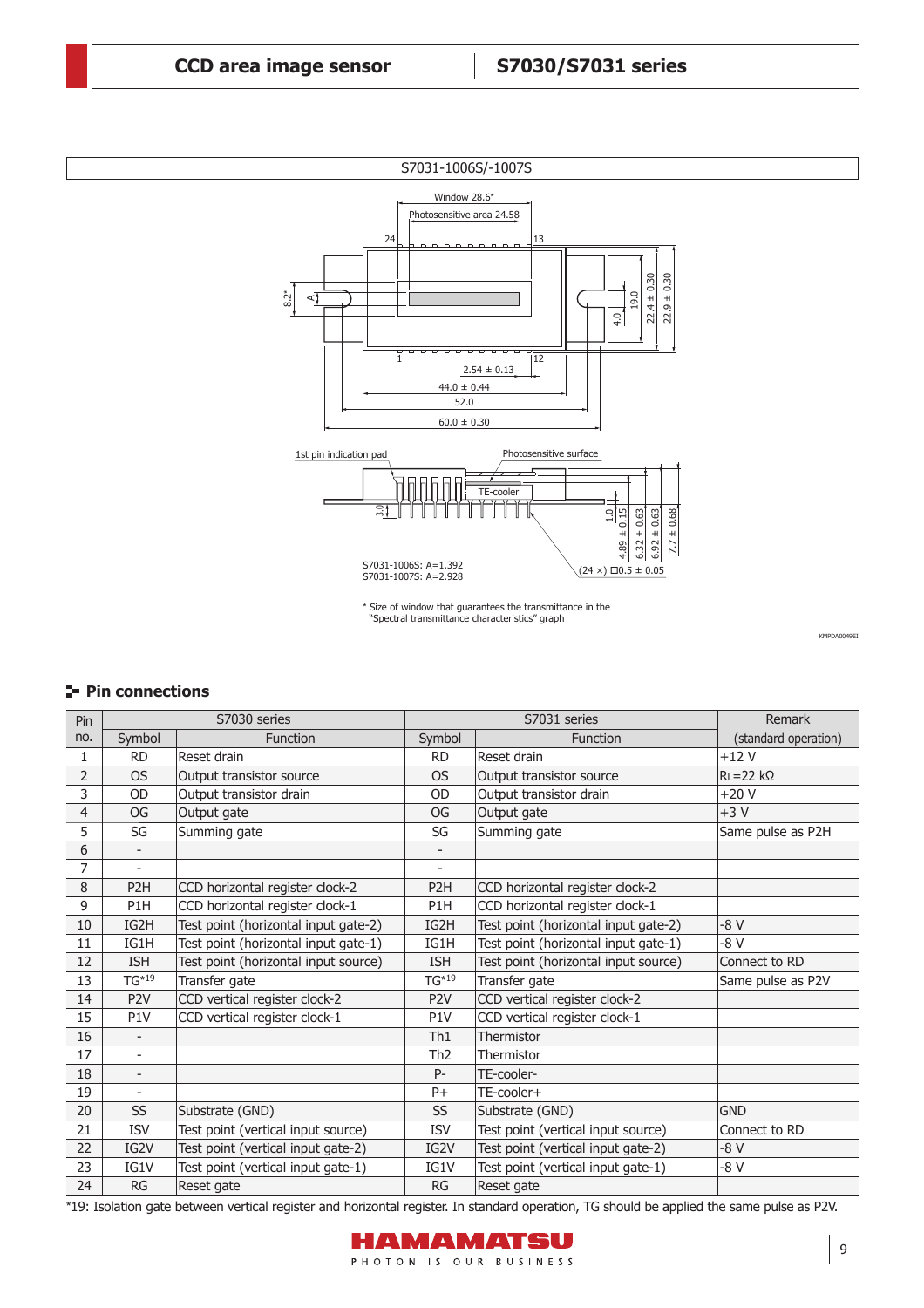|  |  |  |  | - Specifications of built-in TE-cooler (Typ. vacuum condition) |  |
|--|--|--|--|----------------------------------------------------------------|--|
|--|--|--|--|----------------------------------------------------------------|--|

| Parameter                                     | Symbol      | Condition                                   | S7031-0906S/-0907S | S7031-1006S/-1007S | Unit |
|-----------------------------------------------|-------------|---------------------------------------------|--------------------|--------------------|------|
| Internal resistance                           | Rint        | lTa=25 °C                                   |                    |                    |      |
| Maximum current*20                            | Imax        | $TC^{*21} = Th^{*22} = 25 °C$               | 1.5                | 3.0                |      |
| Maximum voltage                               | Vmax        | Tc* <sup>21</sup> =Th* <sup>22</sup> =25 °C | 3.8                | 3.6                |      |
| Maximum heat absorption*23                    | <b>Omax</b> |                                             | 3.4                | 5.1                | W    |
| Maximum temperature<br>of heat radiating side |             |                                             | 70                 | 70                 | °C   |

\*20: If the current greater than this value flows into the thermoelectric cooler, the heat absorption begins to decrease due to the Joule heat. It should be noted that this value is not the damage threshold value. To protect the thermoelectric cooler and maintain stable operation, the supply current should be less than 60% of this maximum current.

\*21: Temperature of the cooling side of thermoelectric cooler

\*22: Temperature of the heat radiating side of thermoelectric cooler

\*23: This is a theoretical heat absorption level that offsets the temperature difference in the thermoelectric cooler when the maximum current is supplied to the unit.



#### **Specifications of built-in temperature sensor**

A thermistor chip is built in the same package with a CCD chip, and the CCD chip temperature can be monitored with it. A relation between the thermistor resistance and absolute temperature is expressed by the following equation.

 $RT1 = RT2 \times exp BT1/T2 (1/T1 - 1/T2)$ RT1: Resistance at absolute temperature T1 [K] RT2: Resistance at absolute temperature T2 [K] BT1/T2: B constant [K]

The characteristics of the thermistor used are as follows. R298=10 kΩ B298/323=3450 K



KMPDB0111EB

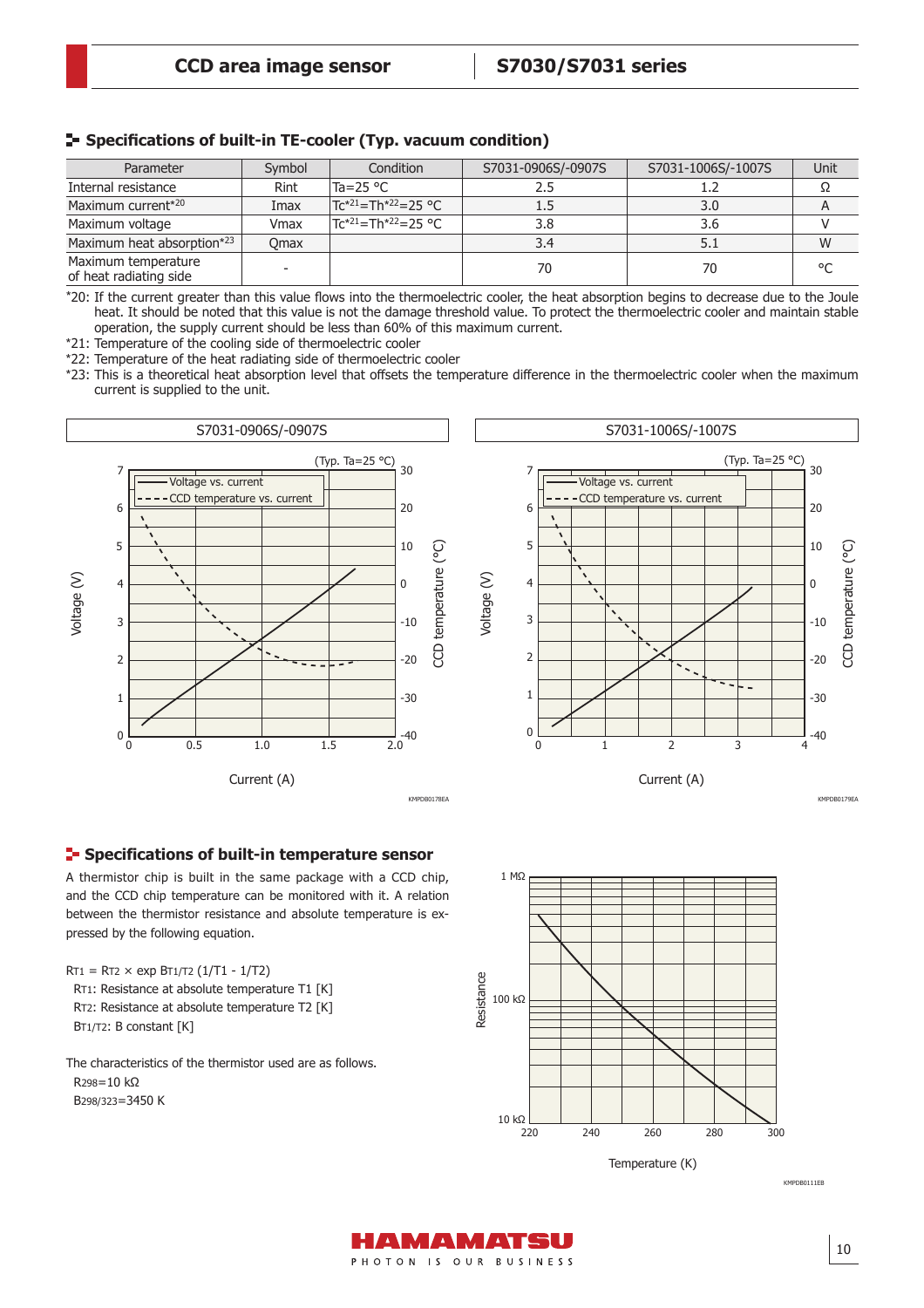#### **Precautions (electrostatic countermeasures)**

- ⸱ Handle these sensors with bare hands or wearing cotton gloves. In addition, wear anti-static clothing or use a wrist band with an earth ring, in order to prevent electrostatic damage due to electrical charges from friction.
- ⸱ Avoid directly placing these sensors on a work-desk or work-bench that may carry an electrostatic charge.
- · Provide ground lines or ground connection with the work-floor, work-desk and work-bench to allow static electricity to discharge.
- ⸱ Ground the tools used to handle these sensors, such as tweezers and soldering irons.

It is not always necessary to provide all the electrostatic measures stated above. Implement these measures according to the amount of damage that occurs.

#### **ELEMENT COOLING THE EXECUTE:** Element cooling/heating temperature incline rate

When cooling the CCD by an externally attached cooler, set the cooler operation so that the temperature gradient (rate of temperature change) for cooling or allowing the CCD to warm back is less than 5 K/minute.

#### **Related information**

[www.hamamatsu.com/sp/ssd/doc\\_en.html](http://www.hamamatsu.com/sp/ssd/doc_en.html)

- **Precautions**
- ∙ Disclaimer
- ∙ Image sensors/Precautions
- Technical information
- ∙ FFT-CCD area image sensor/Technical information

Multichannel detector heads C7040, C7041

#### **Features**

- **C7040: for S7030 series C7041: for S7031 series**
- **Area scanning or full line-binnng operation**
- **Readout frequency: 250 kHz**
- **Readout noise: 20 e<sup>-</sup> rms**
- **∆T=50 °C (∆T changes by cooling method.)**

| Input          | Symbol          | Value                         |
|----------------|-----------------|-------------------------------|
|                | VD1             | +5 Vdc, 200 mA                |
|                | $VA1+$          | $+15$ Vdc, $+100$ mA          |
|                | $VA1-$          | -15 Vdc, -100 mA              |
| Supply voltage | V <sub>A2</sub> | +24 Vdc, 30 mA                |
|                | VD <sub>2</sub> | +5 Vdc, 30 mA (C7041)         |
|                | Vp              | +5 Vdc, 2.5 A (C7041)         |
|                | VF              | +12 Vdc, 100 mA (C7041)       |
| Master start   | <b>dms</b>      | <b>HCMOS logic compatible</b> |
| Master clock   | фmс             | HCMOS logic compatible,       |
|                |                 | 1 MHz                         |